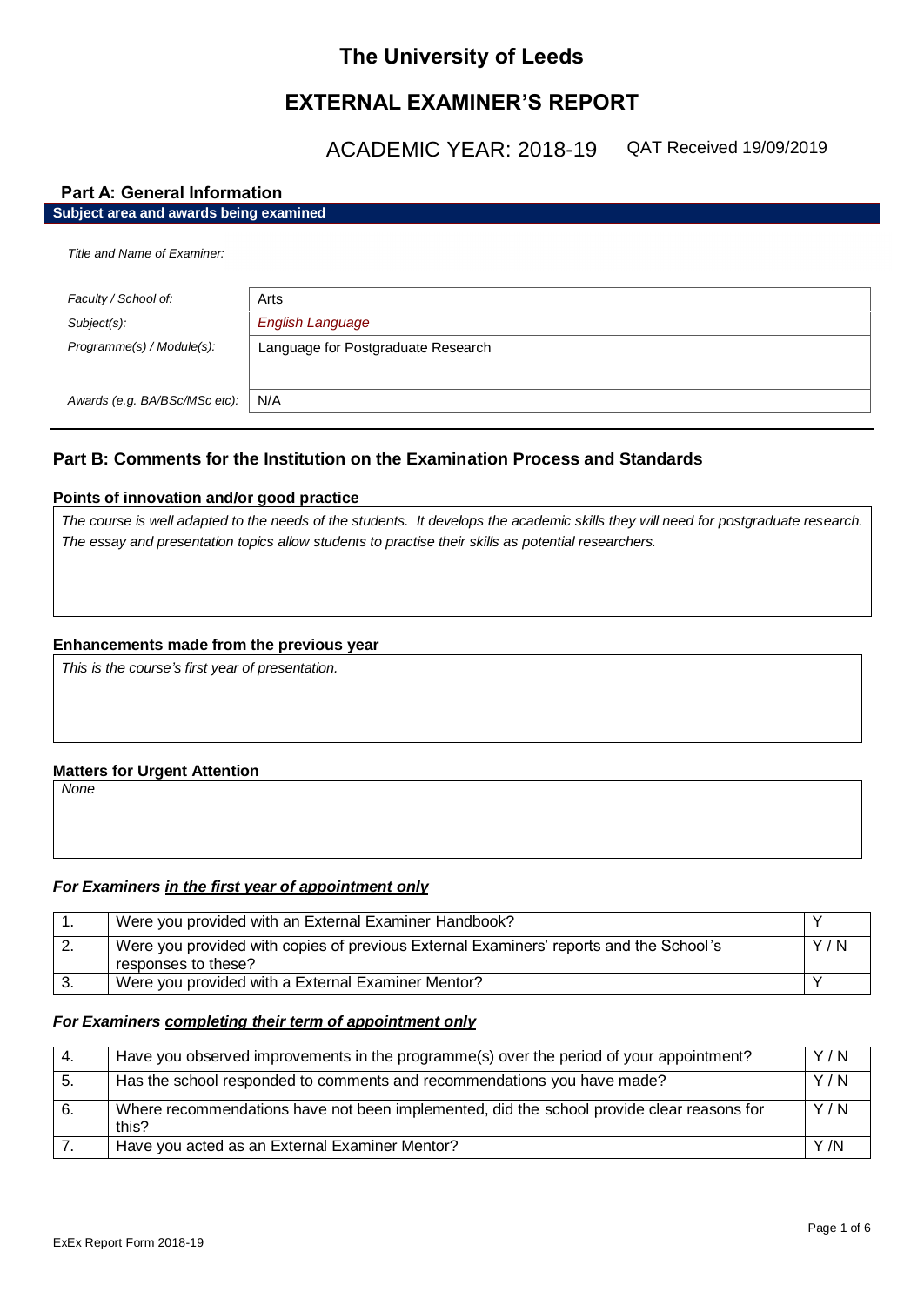*Please comment on your experience of the programme(s) over the period of your appointment, remarking in particular on changes from year to year and the progressive development and enhancement of the learning and teaching provision, on standards achieved, on marking and assessment and the procedures of the School*

#### **Standards**

| $\overline{8}$ .  | Is the overall programme structure coherent and appropriate for the level of study?                                                                                          | $\overline{Y}$   |
|-------------------|------------------------------------------------------------------------------------------------------------------------------------------------------------------------------|------------------|
| 9.                | Does the programme structure allow the programme aims and intended learning outcomes to be<br>met?                                                                           | Y                |
| 10.               | Are the programme aims and intended learning outcomes commensurate with the level of award?                                                                                  | Y                |
| 11.               | Did the Aims and ILOs meet the expectations of the national subject benchmark (where relevant)?                                                                              | Y                |
| $\overline{12}$ . | Is the programme(s) comparable with similar programmes at other institutions?                                                                                                | Ÿ                |
|                   | The programme is well written and responsive to the needs of the cohort it addresses. The academic English skills<br>the students need to develop are addressed effectively. |                  |
| 13.               | Is the influence of research on the curriculum and learning and teaching clear?                                                                                              | $\overline{Y/N}$ |
|                   | as collective learning, re-drafting of written work, etc.                                                                                                                    |                  |
| 14.               | Does the programme form part of an Integrated PhD?                                                                                                                           | N                |
|                   | Please comment on the appropriateness of the programme as training for a PhD:                                                                                                |                  |
| 15.               | Does the programme include clinical practice components?                                                                                                                     | $\mathsf{N}$     |
|                   | Please comment on the learning and assessment of practice components of the curriculum here:                                                                                 |                  |
| 16.               | Is the programme accredited by a Professional or Statutory Regulatory Body (PSRB)?                                                                                           | $\mathsf{N}$     |
|                   | Please comment on the value of, and the programme's ability to meet, PSRB requirements here:                                                                                 |                  |

### **Assessment and Feedback**

| 17.                                                                                                                     | Does the programme design clearly align intended learning outcomes with assessment?                                | $\checkmark$ |
|-------------------------------------------------------------------------------------------------------------------------|--------------------------------------------------------------------------------------------------------------------|--------------|
|                                                                                                                         |                                                                                                                    |              |
| The assessment consists of an essay and a presentation. The assessments are explicitly linked to the ILOs and all       |                                                                                                                    |              |
| ILOs are covered in the assessment. However, there is no independent assessment of listening and direct                 |                                                                                                                    |              |
| assessment of speaking is only by student presentation. Other than questions for the students at the end of the         |                                                                                                                    |              |
| presentations there is no assessment of their ability to deal with spoken interaction and what there is is of a one-to- |                                                                                                                    |              |
|                                                                                                                         | ne rather than a group nature. Whilst these skills are covered in formative assessments these do not contribute to |              |
|                                                                                                                         | the final mark. From discussions with the module lead it is understood that wider means of assessment are under    |              |
|                                                                                                                         | consideration.                                                                                                     |              |
|                                                                                                                         |                                                                                                                    |              |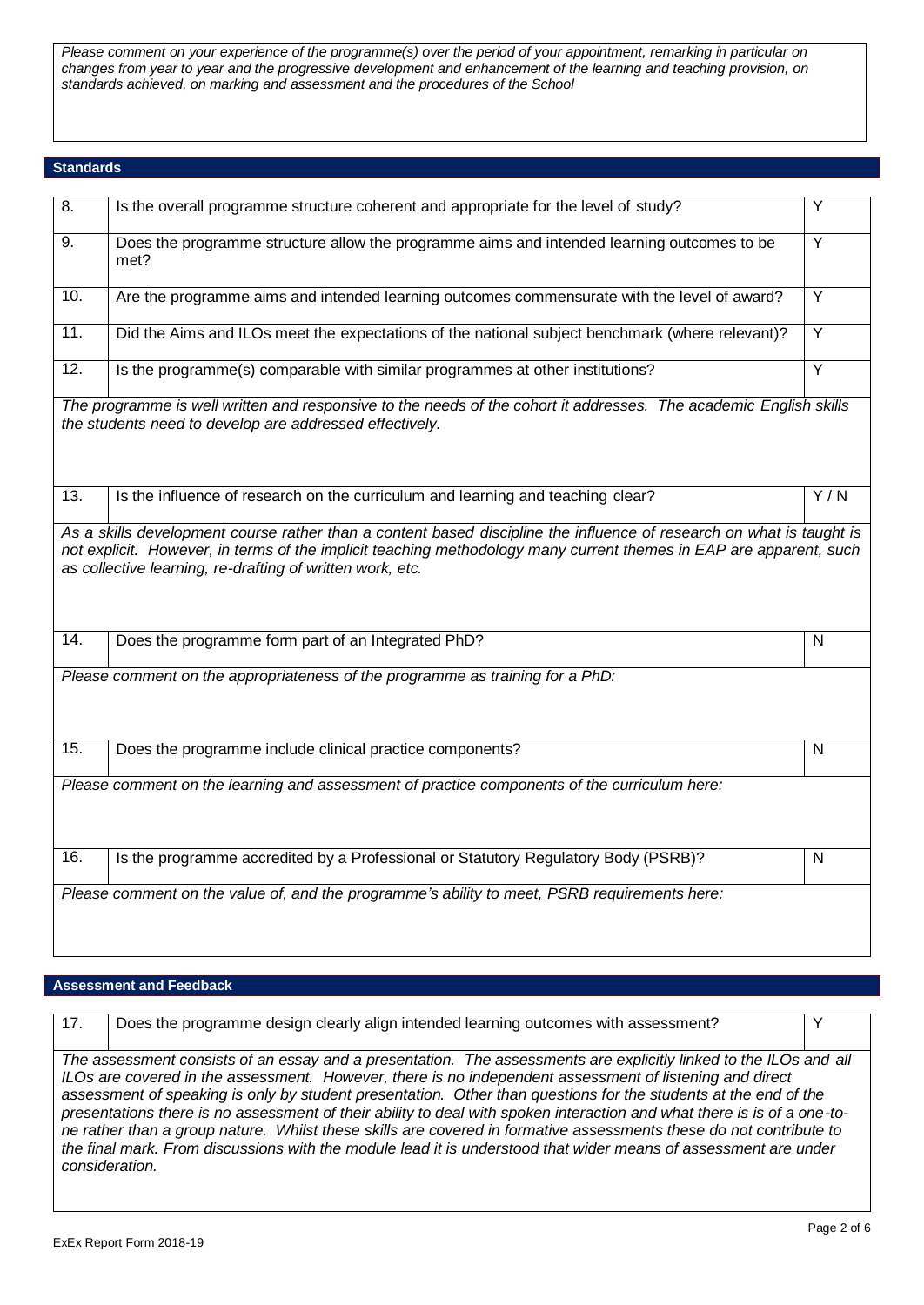| 18. | Is the design and structure of the assessment methods appropriate to the level of award?                                                                                                                                                                       | v |
|-----|----------------------------------------------------------------------------------------------------------------------------------------------------------------------------------------------------------------------------------------------------------------|---|
| 19. | Were students given adequate opportunity to demonstrate their achievement of the programme<br>aims and intended learning outcomes?                                                                                                                             | Υ |
|     | Apart from three borderline students the cohort exhibited abilities well in excess of those required to pass the<br>programme. In general the cohort performed at a higher level than other postgraduate pre-sessional programmes<br>with which I am familiar. |   |
|     | The assessment is weighted towards academic skills rather than linguistic abilities. Given the needs of these<br>students this is appropriate.                                                                                                                 |   |

## **The Progression and Awards Process**

 $\mathbf{r}$ 

| $\overline{20}$ . | Were you provided with guidance relating to the External Examiner's role, powers and<br>responsibilities in the examination process?                                                                           | Υ              |
|-------------------|----------------------------------------------------------------------------------------------------------------------------------------------------------------------------------------------------------------|----------------|
| $\overline{21}$ . | Was the progression and award guidance provided sufficient for you to act effectively as an<br><b>External Examiner?</b>                                                                                       | $\overline{Y}$ |
| 22.               | Did you receive appropriate programme documentation for your area(s) of responsibility?                                                                                                                        | $\overline{Y}$ |
| $\overline{23}$ . | Did you receive appropriate module documentation for your area(s) of responsibility?                                                                                                                           | $\overline{Y}$ |
| 24.               | Did you receive full details of marking criteria applicable to your area(s) of responsibility?                                                                                                                 | $\overline{Y}$ |
| 25.               | Were you provided with all draft examination papers/assessments?                                                                                                                                               | Y              |
| $\overline{26}$ . | Was the nature and level of the assessment questions appropriate?                                                                                                                                              | $\overline{Y}$ |
| 27.               | Were suitable arrangements made to consider your comments on assessment questions?                                                                                                                             | $\overline{Y}$ |
| 28.               | Was sufficient assessed work made available to enable you to have confidence in your evaluation<br>of the standard of student work?                                                                            | $\overline{Y}$ |
| 29.               | Were the examination scripts clearly marked/annotated?                                                                                                                                                         | $\overline{Y}$ |
| $\overline{30}$ . | Was the choice of subjects for final year projects and/or dissertations appropriate?                                                                                                                           | Y/N            |
| $\overline{31}$ . | Was the method and standard of assessment appropriate for the final year projects and/or<br>dissertations?                                                                                                     | Y/N            |
| $\overline{32}$ . | Were the administrative arrangements satisfactory for the whole process, including the operation of<br>the Progression and Awards Board?                                                                       | $\overline{Y}$ |
| 33.               | Were you able to attend the Progression and Awards Board meeting?                                                                                                                                              | $\mathsf{N}$   |
| 34.               | Were you satisfied with the recommendations of the Progression and Awards Board?                                                                                                                               | Y/N            |
| 35.               | Were you satisfied with the way decisions from the School Special Circumstances meeting were<br>communicated to the Progression and Awards Board?                                                              | Y/N            |
|                   | I sampled essays and presentations but was not invited to the progression board. The feedback provided to<br>students on their assessments was very useful in seeing how assessors had arrived at their marks. |                |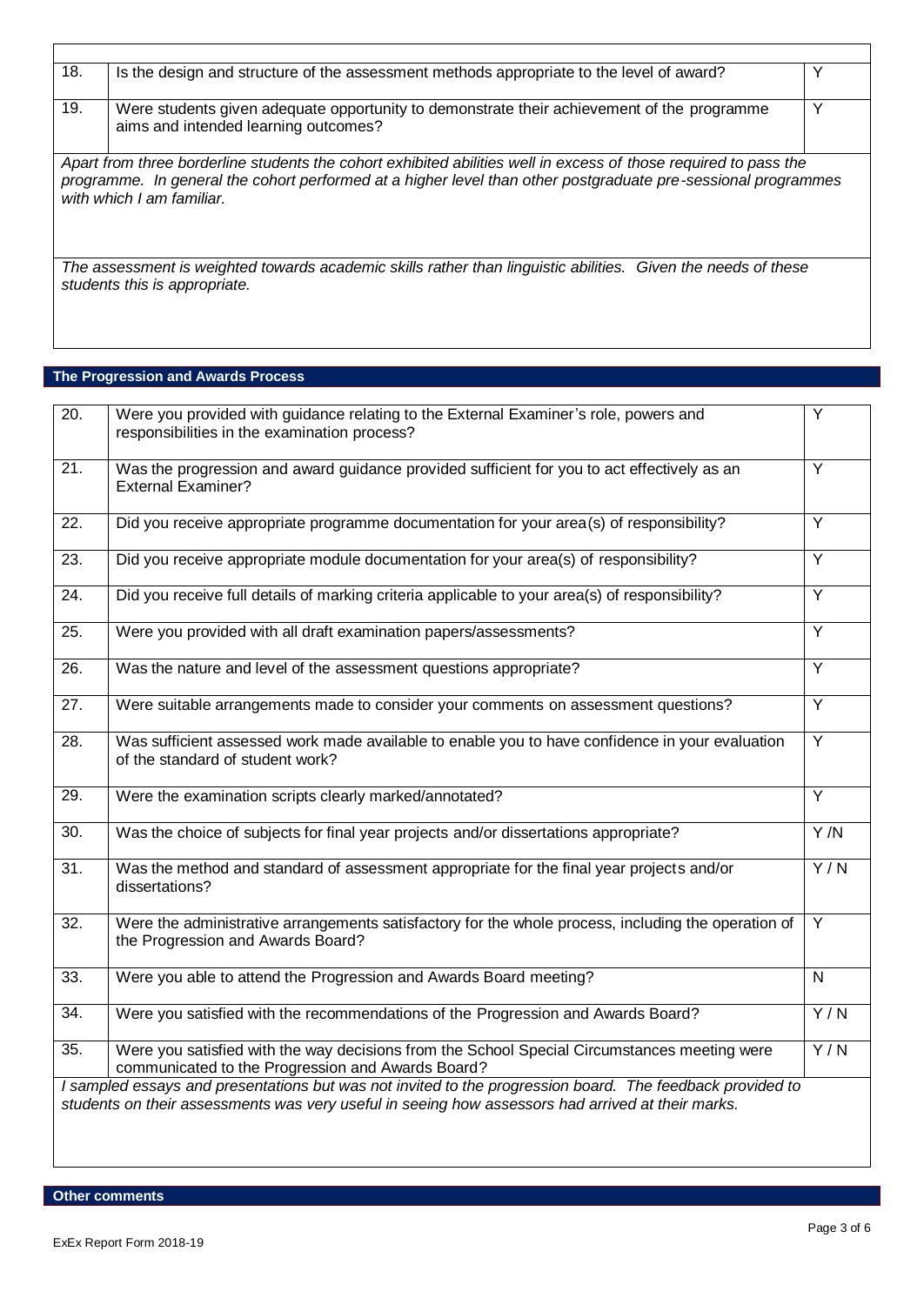# **Please use this box if you wish to make any further comments not covered elsewhere on the form**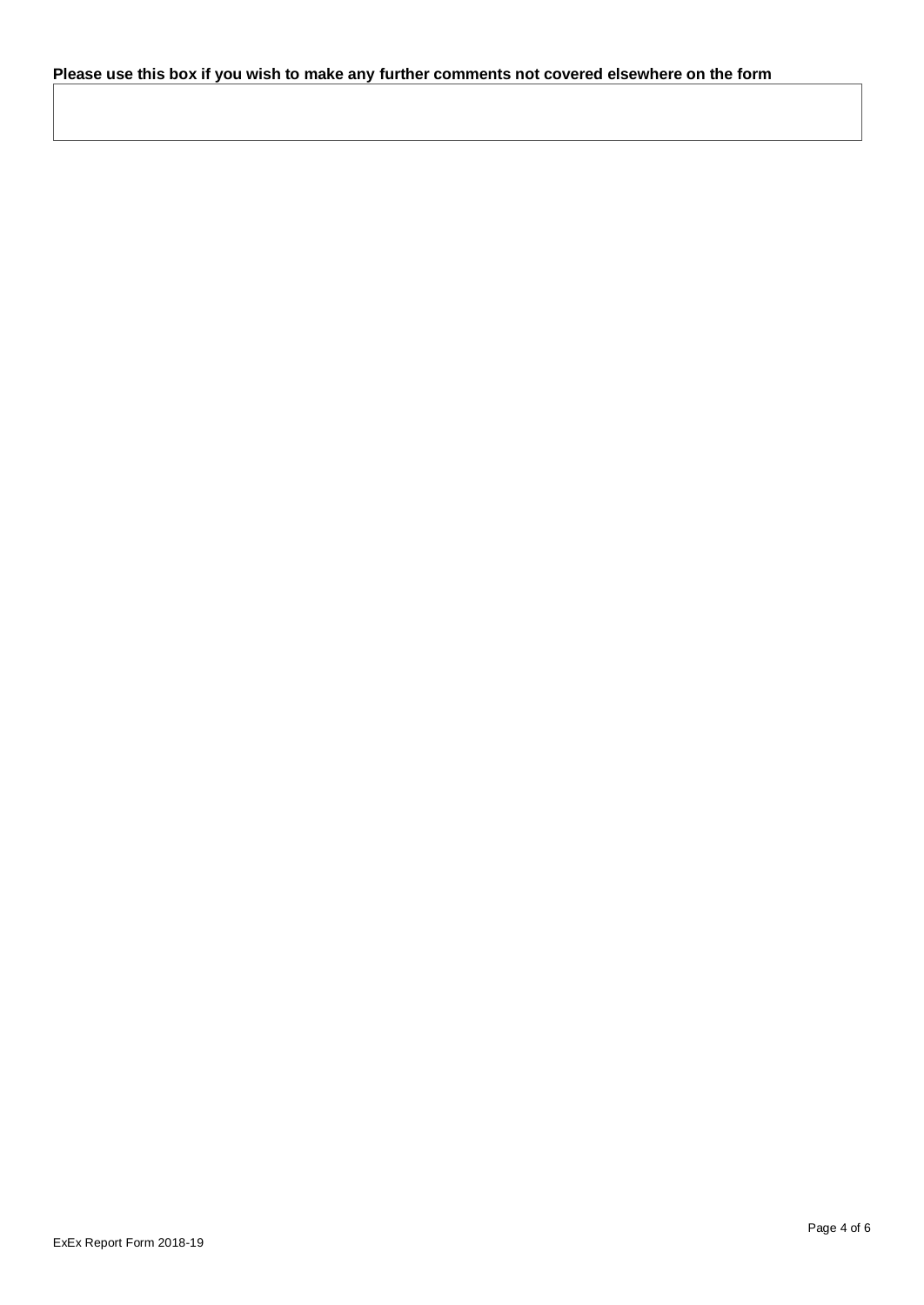#### **Name of School and Head of School (or nominee)**

*Title and Name of Examiner:*

| Subject(s):                   | <b>English Language</b>            |
|-------------------------------|------------------------------------|
| Programme(s) / Module(s):     | Language for Postgraduate Research |
|                               |                                    |
|                               |                                    |
| Awards (e.g. BA/BSc/MSc etc): | N/A                                |
|                               |                                    |
| Title and Name of Responder:  |                                    |
| Position*:                    | Module Leader; DSE                 |
| Faculty / School of:          | Arts / The Language Centre (LCS)   |
| Address for communication:    |                                    |
|                               |                                    |
|                               |                                    |
| Email:                        |                                    |
| Telephone:                    |                                    |

*\*If the individual responding to the report is not the Head of School please state their position within the School.*

#### **Completing the School response**

The completed School response (including the full original report) must be sent directly to the External Examiner. A copy must also be emailed to the Quality Assurance Team a[t qat@leeds.ac.uk.](mailto:qat@leeds.ac.uk) External Examiners should receive a formal response no later than six weeks after receipt of the original report.

#### *Response to Points of innovation and/or good practice*

I am pleased that the examiner highlighted a well-written and responsive programme that addressed the needs of the cohort. I hope we are providing an innovative pre-sessional for our PGR students.

#### *Response to Enhancements made from the previous year*

This is a new module on the summer pre-sessional programmes.

#### *Response to Matters for Urgent Attention*

*If any areas have been identified for urgent attention before the programme is offered again please provide a specific response to them here:*

N/A

#### *Response to questions 1-7 (and related comments)*

*Schools may provide a general response; however, where Examiners raise specific points these must be addressed individually:*

Question 2

There was no previous external examiner report for this module.

#### **Standards**

#### *Response to questions 8 to 16 (and related comments)*

*Schools may provide a general response; however, where Examiners raise specific points these must be addressed individually:*